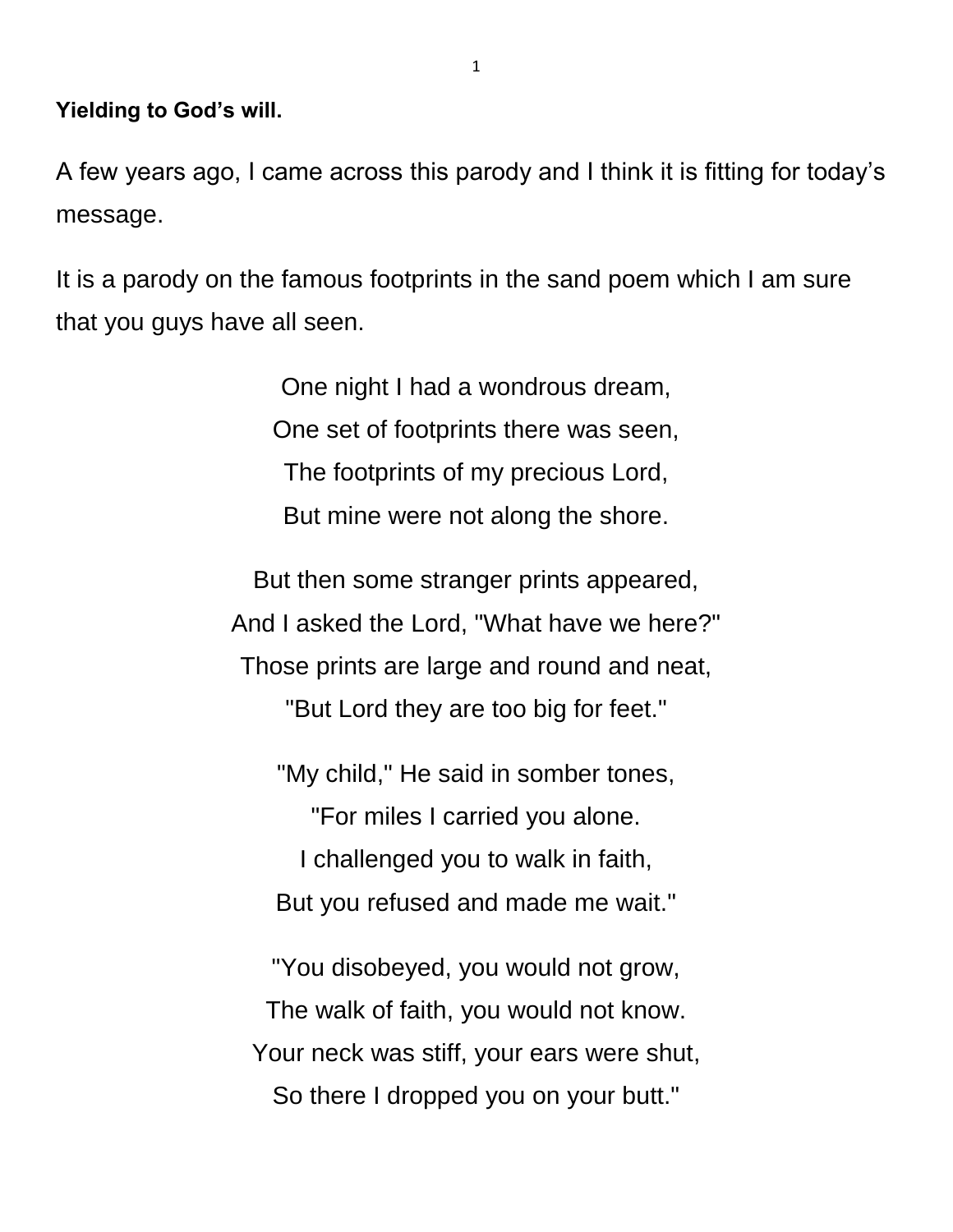"Because in life, there comes a time, when one must fight, and one must climb. When one must rise and take a stand, or leave their butt prints in the sand."

Now, in looking back at my own Christian walk, I can tell you there were a few times that I had left my butt prints in the sand.

These were times in which I was not growing. Times in which I did not have regular fellowship with God through prayer and through reading His word. Times of disobedience.

I believe we have all had periods like this in our walks.

We want to do things our way instead of doing it God's way.

We compromise in our walk and want a little bit of God and a little bit of the world as well.

However, this is a problem - God doesn't want only a little bit of us, He wants all of us.

In the gospel of Matthew - Jesus says, "'you shall love the LORD your God with all your heart, with all your soul, and with all your mind"

And because God loves us and wants us to continue to have a relationship with Him, as we rebel - He will correct us.

Many of us will continue to ignore His corrections because we are stubborn.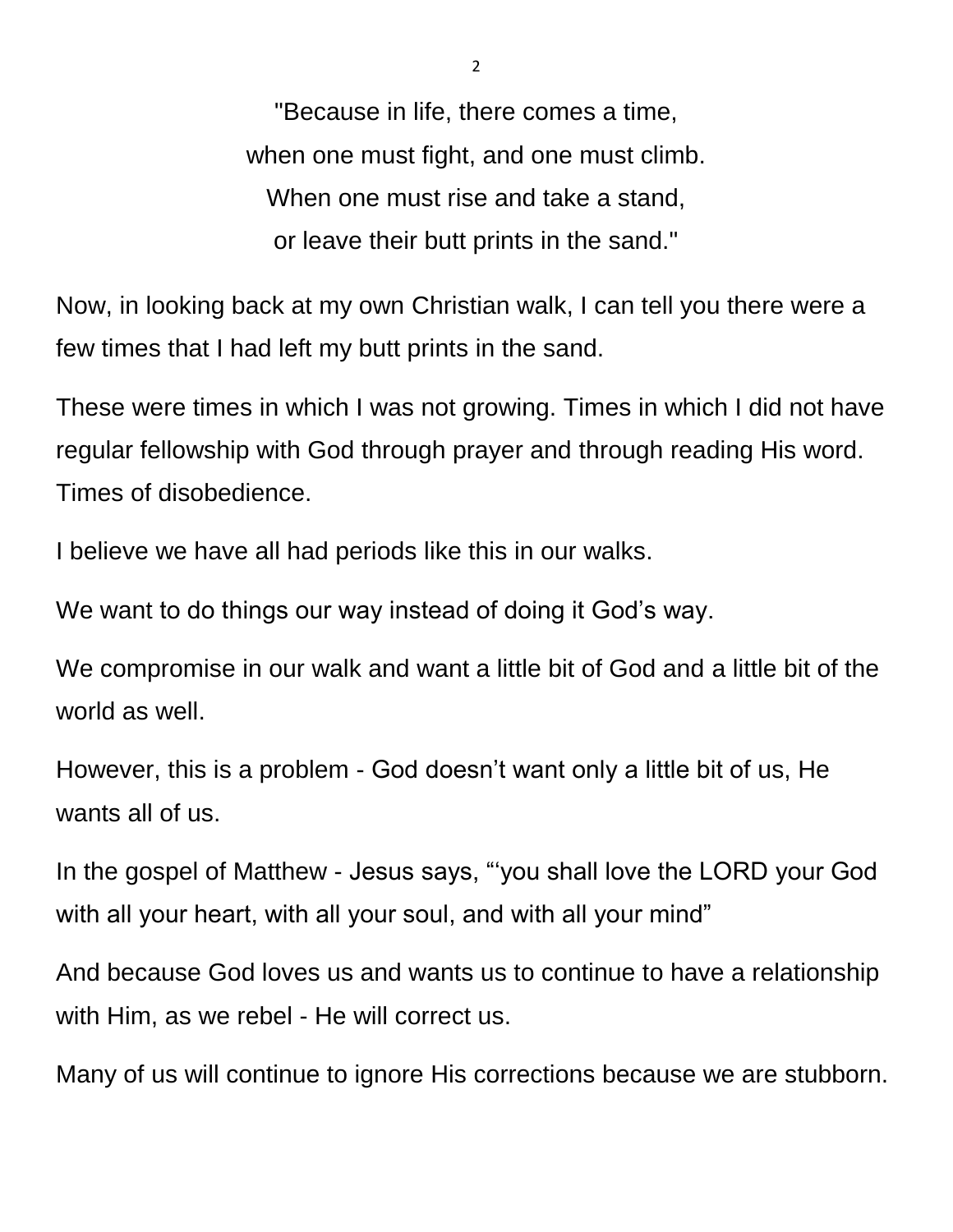The good news church is that when we fall, and we will, all we have to do is to call to Him and He will be there waiting for us with open arms.

This morning, we are going to continue our study through the book of Jonah. The prophet Jonah is going through a rebellious period in his life. The question for Jonah and maybe even some of us here will be, "How long are we going to continue to run from God?"

#### Let's pray...

So, last week, as we began our study through the book of Jonah. We were told that God had given his prophet a message for the people of Nineveh.

Jonah was supposed to go to Nineveh and cry out/preach against it.

However, Jonah wanted nothing to do with it. The Assyrians were Israel's enemy and Jonah did not want God to demonstrate His mercy and grace toward them. After all, they were gentiles.

So Jonah flees God.

Not only does he flee God, he is headed as far away as possible to escape God's commission.

However, there is no way to escape the presence of God. He is everywhere. He is all knowing.

Jonah jumps on a boat headed to Tarshish and God creates a mighty wind and a mighty tempest.

The pagan sailors cast lot to see who is to blame and the lot falls on Jonah.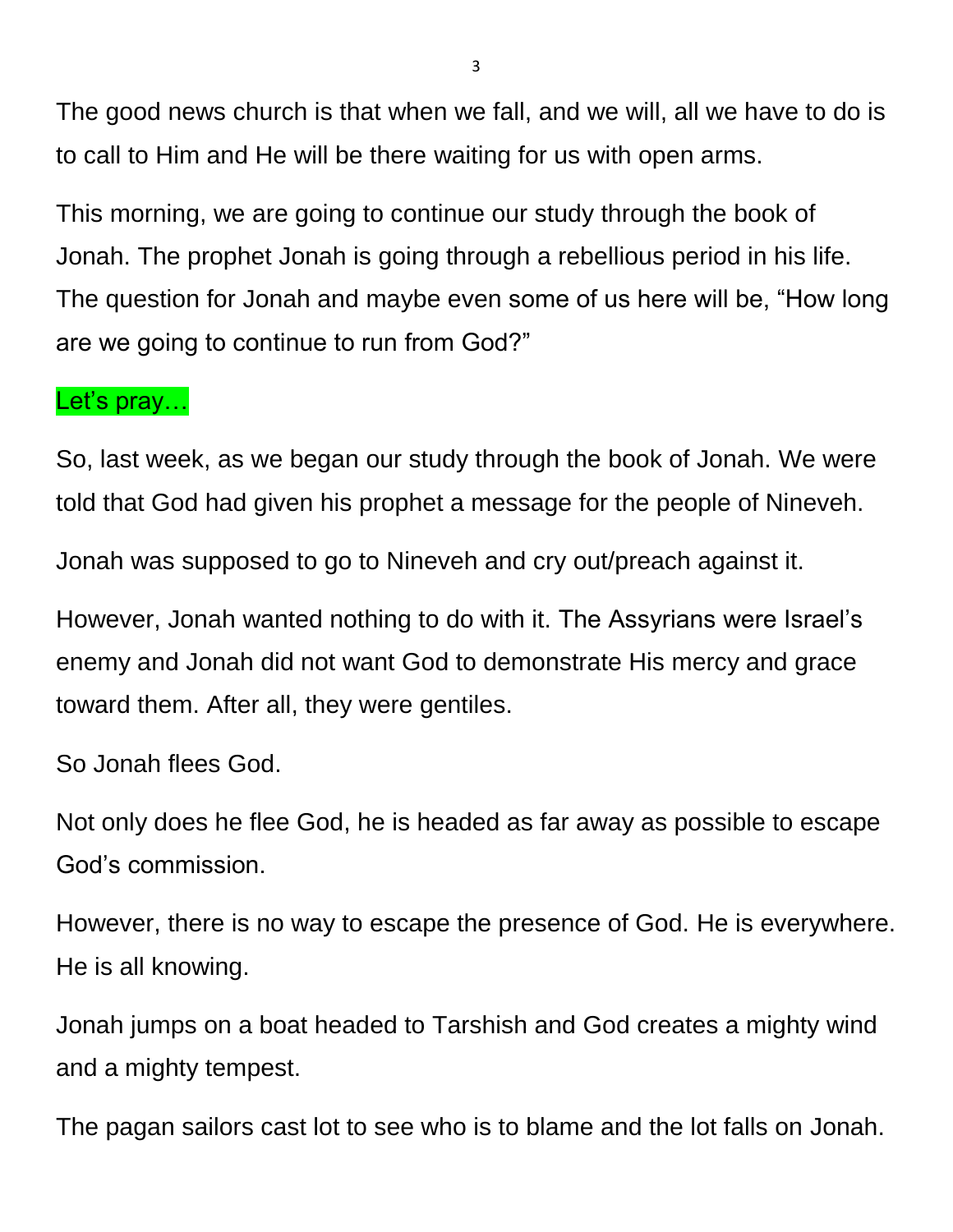This is when Jonah reveals to the sailors that the storm is indeed his fault. So they reluctantly throw Jonah overboard and the seas calm down as

Jonah hits the water.

The amazing part of chapter one is that despite Jonah's rebellion, God is not done using Jonah. God still needs His appointed ambassador to go to Nineveh.

Let's look at the last verse in chapter one again.

# **[Jon 1:17 CSB] 17 The LORD appointed a great fish to swallow Jonah, and Jonah was in the belly of the fish three days and three nights.**

Now once again, I want to make the point that the focus of the book of Jonah has nothing to do with the fish.

I know, many of us when people bring up the story of Jonah, immediately we think of the dude that got swallowed up by the great fish.

I am not going to spend 40 minutes this morning telling you how I believe Jonah survived in the belly of the fish.

If we somehow believ that Jonah was able to survive using his own might and through other circumstances – then guess what? It is not a miracle.

I don't plan on having a discussion on what type of fish it could have been.

It doesn't matter.

You see, the fish in the story of Jonah is simply a prop. Just like the great wind and the tempest that God created to get Jonah's attention.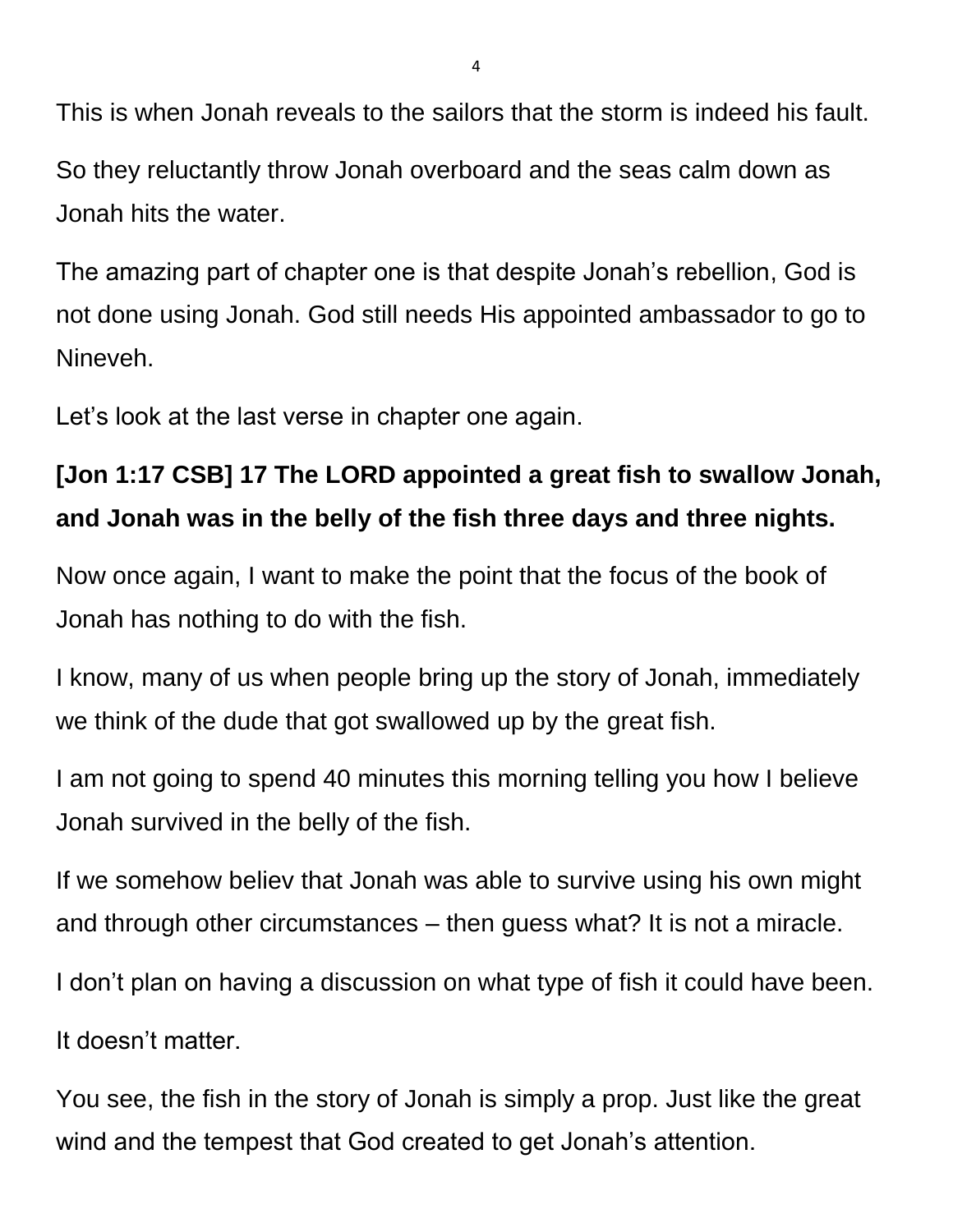God appointed the great fish to swallow Jonah for one purpose and one purpose only. And that was to keep Jonah alive. To save him from the sea and to give him a ride back to Nineveh.

Jonah was never going to be the fish's lunch -

This is where we fail to see the big picture. So let's go ahead and read chapter 2. It's a short chapter, only 10 verses long.

**[Jon 2:1-10 CSB] 1 Jonah prayed to the LORD his God from the belly of the fish: 2 I called to the LORD in my distress, and he answered me. I cried out for help from deep inside Sheol; you heard my voice. 3 You threw me into the depths, into the heart of the seas, and the current overcame me. All your breakers and your billows swept over me. 4 But I said, "I have been banished from your sight, yet I will look once more toward your holy temple. 5 "The water engulfed me up to the neck; the watery depths overcame me; seaweed was wrapped around my head. 6 "I sank to the foundations of the mountains, the earth's gates shut behind me forever! Then you raised my life from the Pit, LORD my God! 7 "As my life was fading away, I remembered the LORD, and my prayer came to you, to your holy temple. 8 "Those who cherish worthless idols abandon their faithful love, 9 "but as for me, I will sacrifice to you with a voice of thanksgiving. I will fulfill what I have vowed. Salvation belongs to the LORD." 10 Then the LORD commanded the fish, and it vomited Jonah onto dry land.**

The chapter begins with Jonah praying.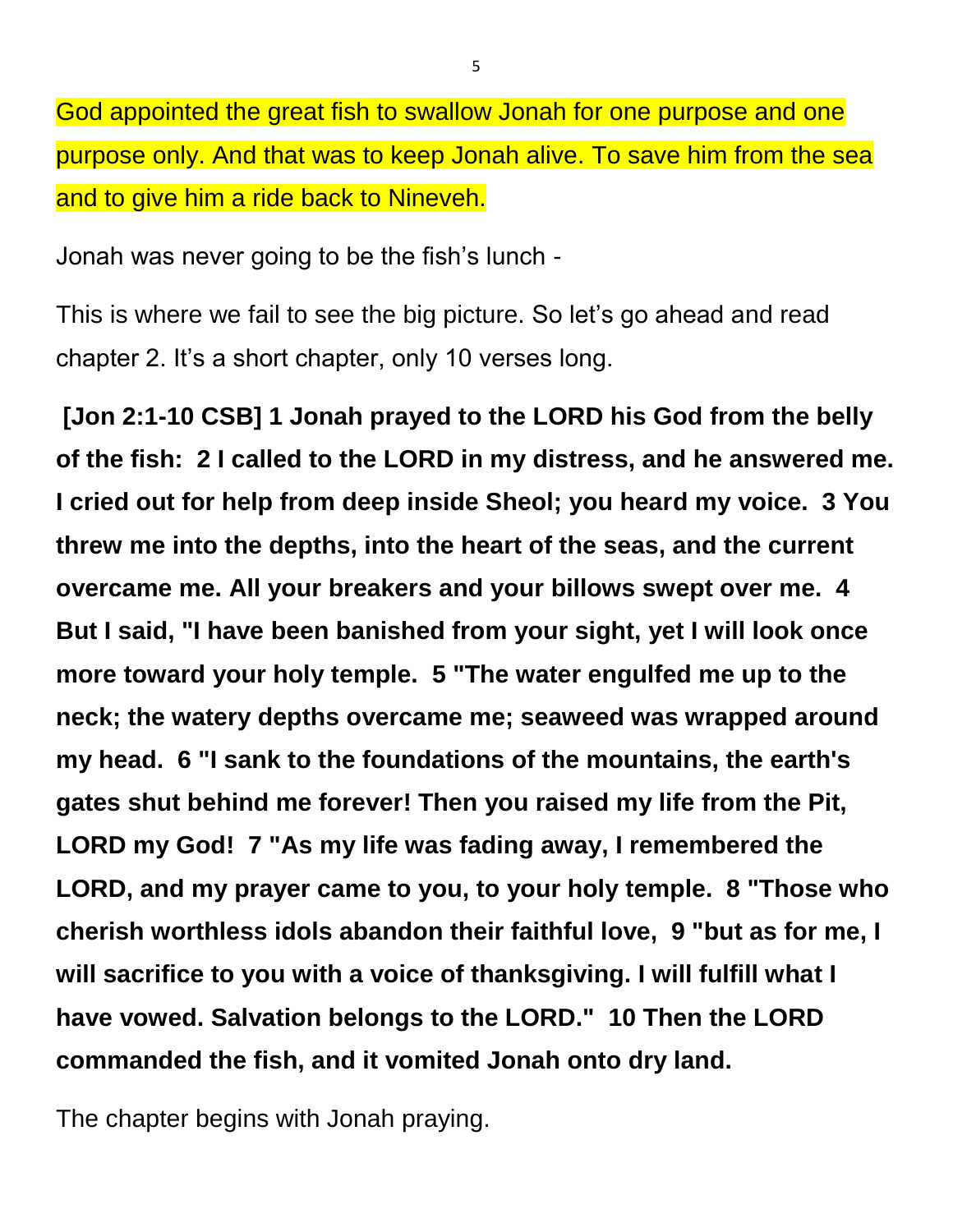Actually, the entire chapter is a prayer or a psalm.

Now we really don't know when Jonah prayed this prayer.

There are some people that believe that Jonah was so stubborn and set in his ways that he waited until the third day to pray to the Lord… that could be the case.

Others believe that Jonah prays this prayer as he is swallowed by the fish and during his times in the belly of the fish he dies and God brings Jonah back to life.

We must remember that in the gospel of Matthew as Jesus is conversing with the Pharisees, He alludes to the events of the book of Jonah and says, "For as Jonah was three days and three nights in the belly of the great fish, so will the Son of Man be three days and three nights in the heart of the earth." Matt 12:40

I believe the latter – God is our creator and the giver of life and it would definitely be a greater miracle for God to bring Jonah back from the dead as opposed to providing Jonah with enough air to remain alive in the belly of the fish.

Now regarding prayer…

I think many times, I believe that many of us have the wrong concept of what prayer is.

We tend to view prayer as our own personal vending machine.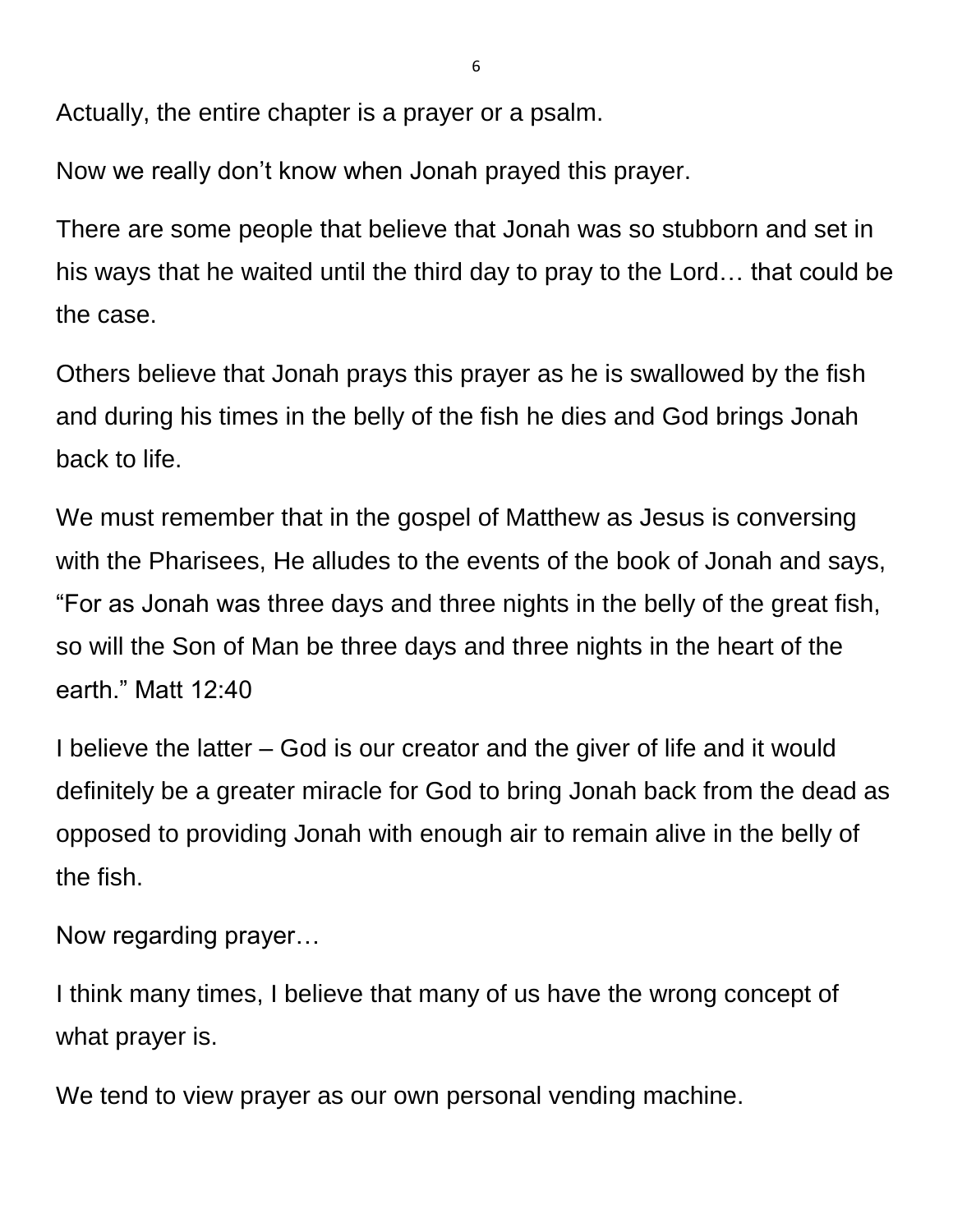We stick out prayer coins/tokens into the machine whenever we are in need and then we proceed to make a selection of what we want.

You are hungry for a snickers bar, you select B11. You want a bag of chips, they are near the top of the machine in the A's.

I know, you can tell I know my way around a vending machine.

The problem for us when it comes to prayer is that many times, we pray for something and we get something totally different.

We insert our prayer coins and select Snickers and we get an apple instead. There might be other times where we insert our prayer coins and we get absolutely nothing in return.

This is when we resort to kicking the machine or we shake the machine or try to tip it over. We blame the machine because it is flawed.

There was a study done a few year ago that stated that people are twice more likely to die from a vending machine than they are of getting bit by a shark. Google it.

Isn't this what we do to God when we don't get what we prayed for?

That promotion that we didn't get after we have been praying about for the last couple of days?

Or we start questioning God as to why is my aunt still fighting cancer – isn't God listening to my prayers??

Is God broken??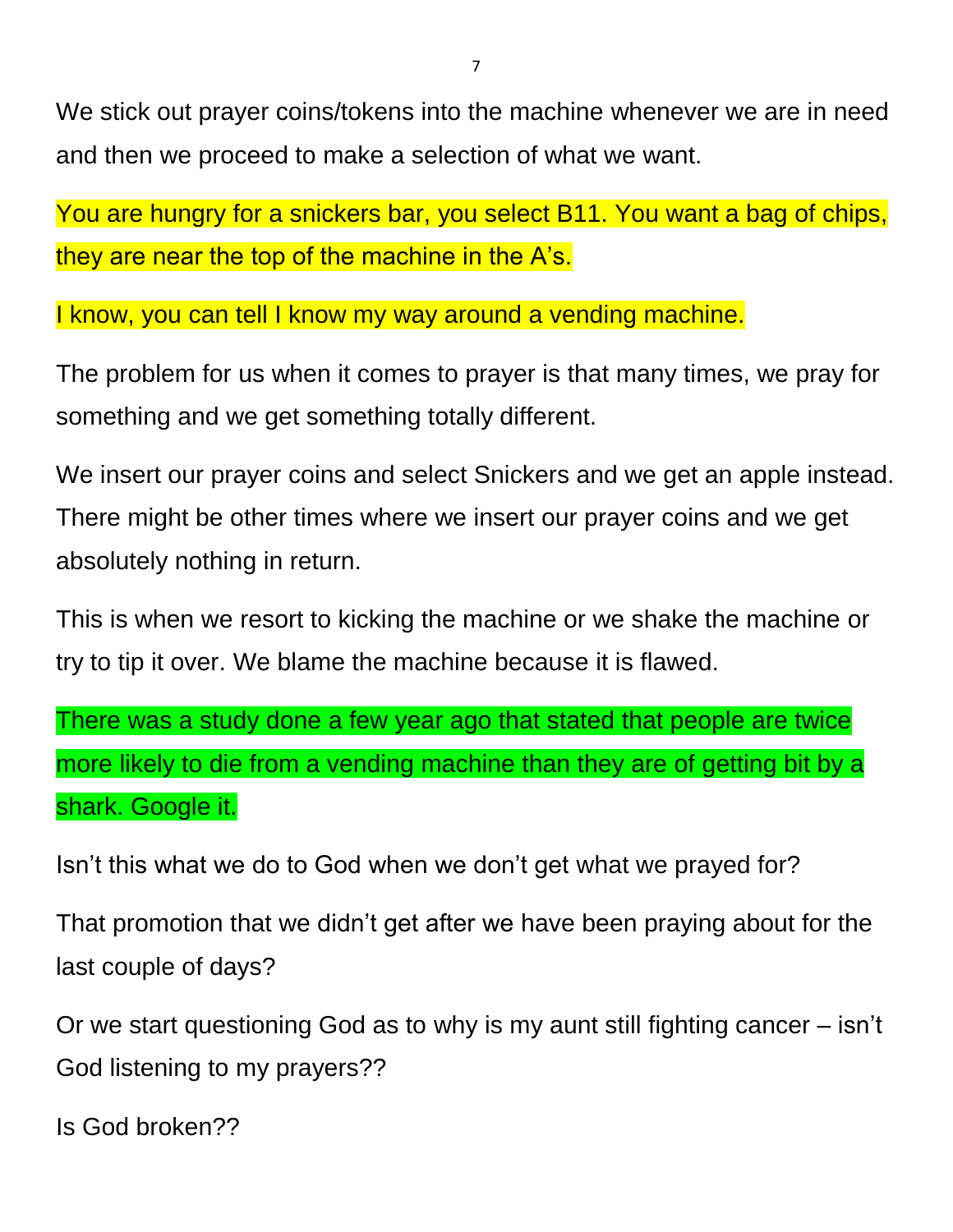I say this because I know that many of us have someone in our lives that are mad at God right now because God didn't answer their prayer. They didn't get the snickers they wanted.

I can think of at least three people I know that have this mentality.

Church, this is not what prayer is about.

We have the mentality that prayer is all about changing God's mind. I am going to keep praying the same prayer until God finally caves in and says here take it.

Or sometimes, we see prayer as a way to negotiate with God.

*You know what God, I put my prayer coins in – I have shown up to church the last few weeks. You owe me one, I need a new car.*

This is not what prayer is about.

Church, prayer is all about changing us.

So that our will to be aligned with the will that God has set for you and me.

I believe that this is the reason that many of us struggle with our prayer life.

We don't pray because we don't want to be changed.

We enjoy the small touchups in our lives that God brings as long as we get to dictate what is going to be changed and when.

*Ok Lord, I am willing to give up my Sunday mornings to go to church as long as it is not football season and I can commit to pray for 5 minutes every other day.*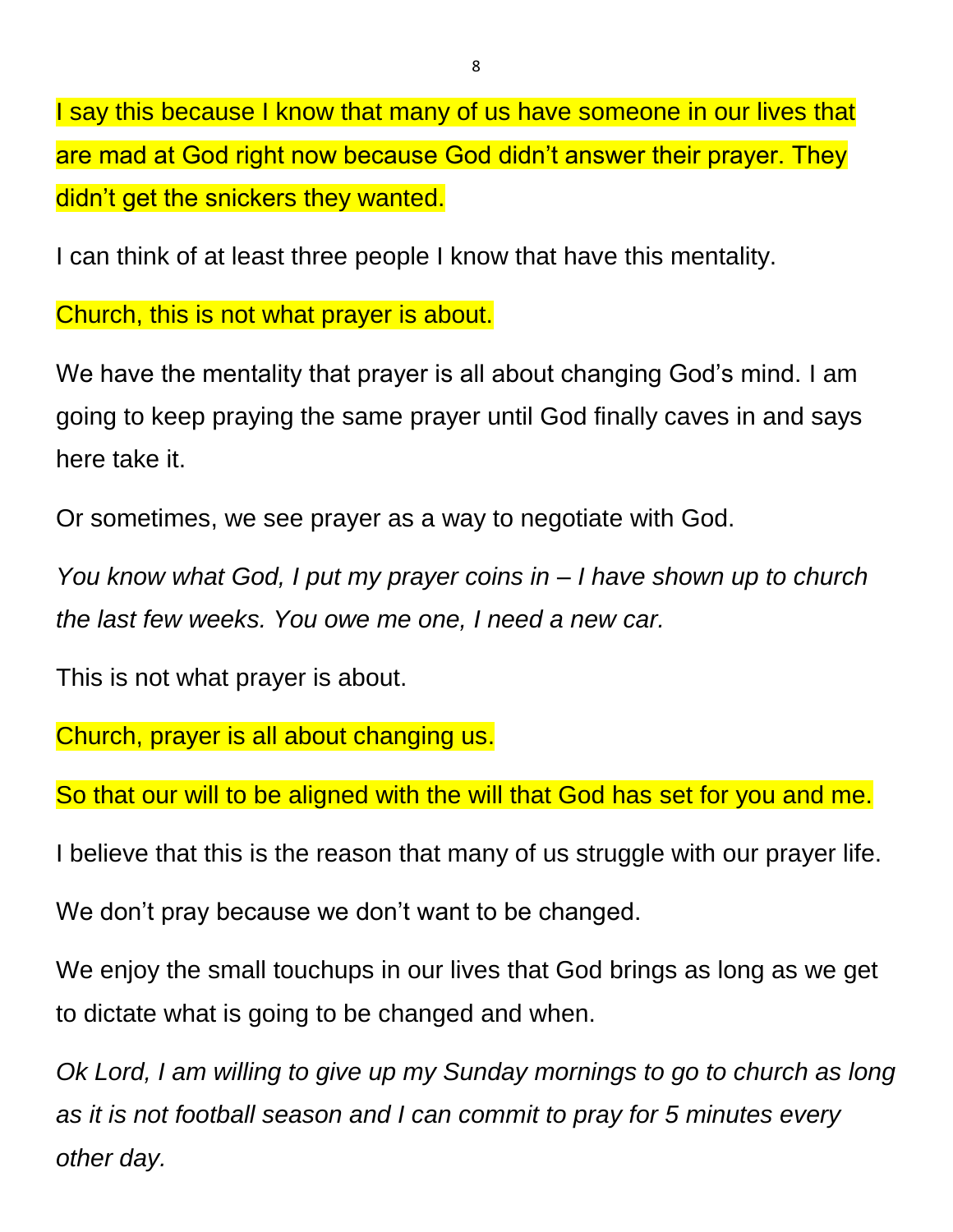However, we despise the complete makeover. Church, God wants to give us the complete makeover.

It's the same reason that we don't read God's word daily. We don't want to be transformed.

We come up with all these excuses…

- I don't have time to pray or read the word of God
- I don't know how to pray

The truth is – we don't want to be changed. We are afraid what the Word of God is going to reveal to us.

Turn with me to 1 Thessalonians

**[1Thess 5:16-18 NKJV] 16 Rejoice always, 17 pray without ceasing, 18 in everything give thanks; for this is the will of God in Christ Jesus for you.**

In verse 17 it says pray without ceasing.

I don't think this means that we are to be on our knees 24-7, this means that we make it a point to have a conversation with God throughout the day.

Not so that our will can be done in heaven but so that we can make ourselves available to be used by God as His will is done here on the earth.

This is His will for us, to have fellowship with Him. To be in constant communication with Him. Not because we have to but, because we want to.

Now turn to 1 John 5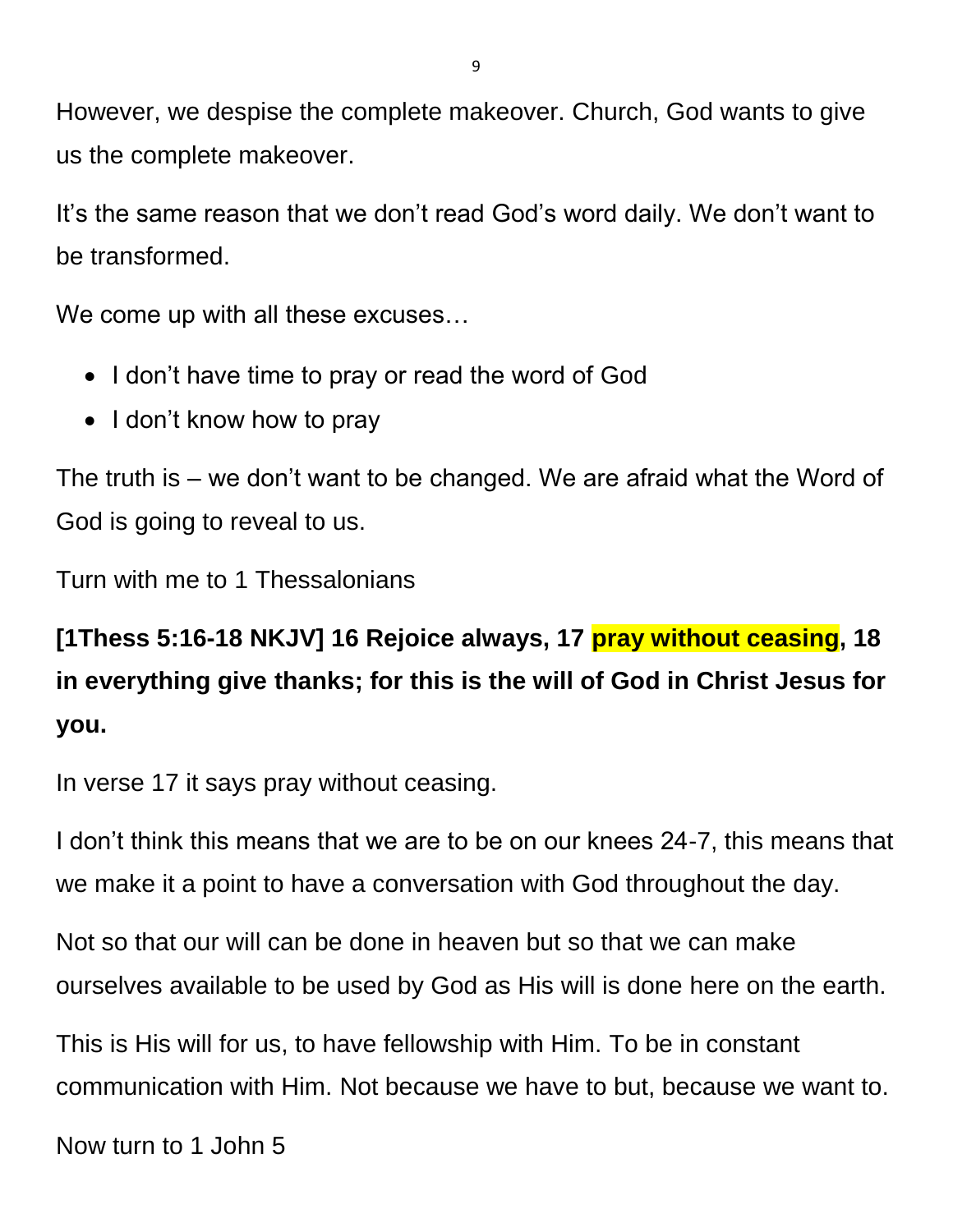**[1John 5:14-15 NKJV] 14 Now this is the confidence that we have in Him, that if we ask anything according to His will, He hears us. 15 And if we know that He hears us, whatever we ask, we know that we have the petitions that we have asked of Him.**

Many people take this verse out of context and they claim that God will give you anything you want. The reason you don't have your car is that you haven't asked enough times. You haven't nagged God enough.

Asking according to His will means having the same mindset and the same heart as Jesus Christ.

I want you to write the following verse down,

[Psa 37:4 NKJV] 4 Delight yourself also in the LORD, And He shall give you the desires of your heart.

*"Do not think first of the desires of your heart, but think first of delighting yourself in your God. If you have accepted him as your Lord, he is yours; so delight in him, and then he will give you the desires of your heart." (Spurgeon)*

"They said of Martin Luther as he walked the streets, 'There comes a man that can have anything of God he likes.' You ask the reason of it. Because Luther delighted himself in his God." (Spurgeon)

#### Getting back to our text in Jonah

Remember, Jonah was the only one that was not praying on the boat that was headed for Tarshish during the storm.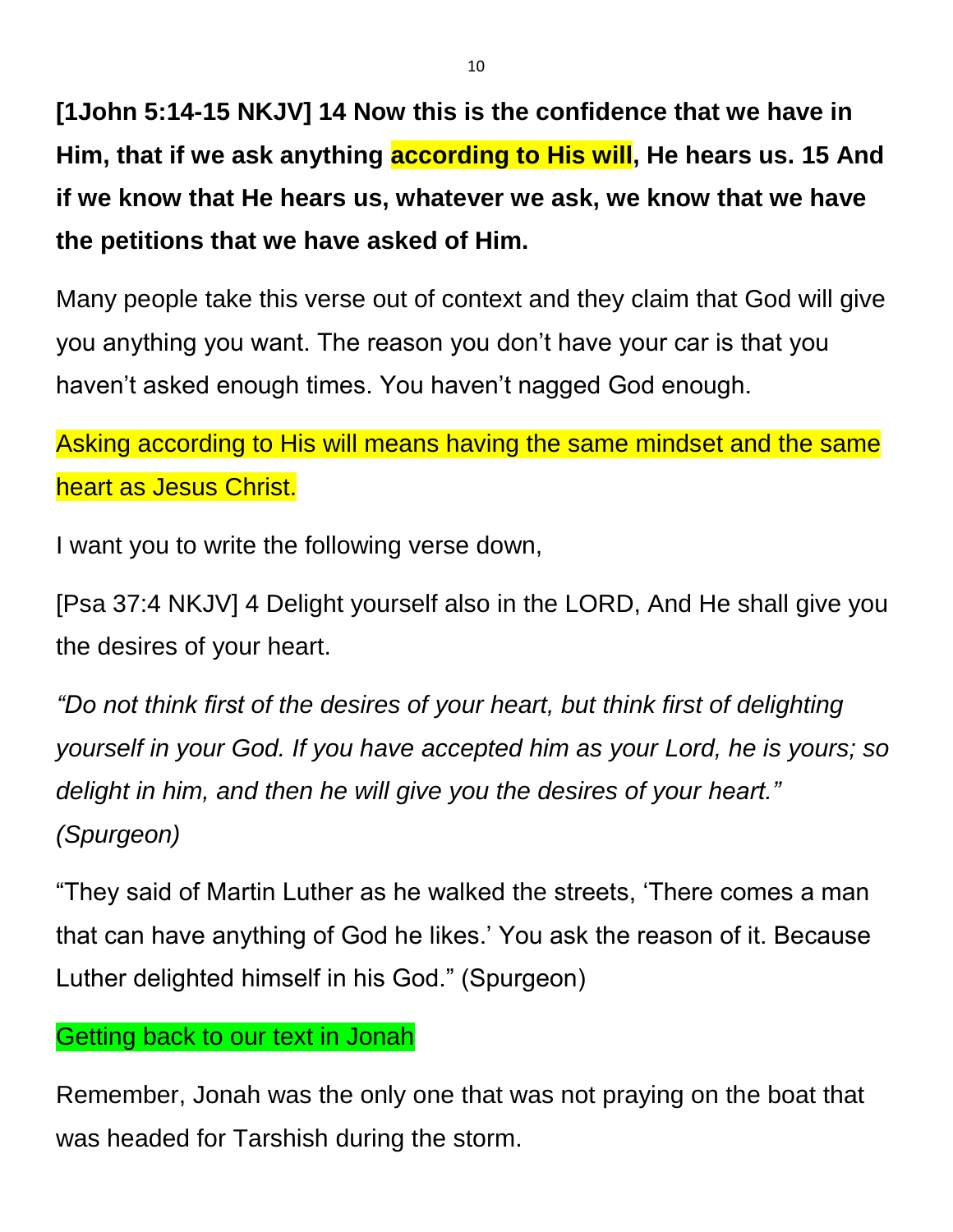Jonah's mindset, Jonah's heart was still on self not on God's will.

They say that for a person to change their behavior, they have to hit some sort of "bottom".

For Jonah, the belly of the fish is hitting bottom. There is nowhere to run.

You see, Jonah could have prayed to God as he approached Joppa prior to getting on the ship to Tarshish.

Jonah could have prayed to God when the ship's captain questioned him why he wasn't praying during the storm.

When the lots fell on him and he disclosed to the sailors that he as running away from Yahweh, he could have prayed to God.

But he didn't church, being in the belly of the fish is the point where Jonah realized that there was nowhere else to go but up.

The thing about hitting bottom is that we control when we hit bottom. If we continue to fight God, then we really haven't hit bottom.

Turn with me to the gospel of Luke.

**[Luk 15:11-24 NKJV] 11 Then He said: "A certain man had two sons. 12 "And the younger of them said to [his] father, 'Father, give me the portion of goods that falls [to me].' So he divided to them [his] livelihood. 13 "And not many days after, the younger son gathered all together, journeyed to a far country, and there wasted his possessions with prodigal living. 14 "But when he had spent all, there arose a severe famine in that land, and he began to be in want. 15 "Then he**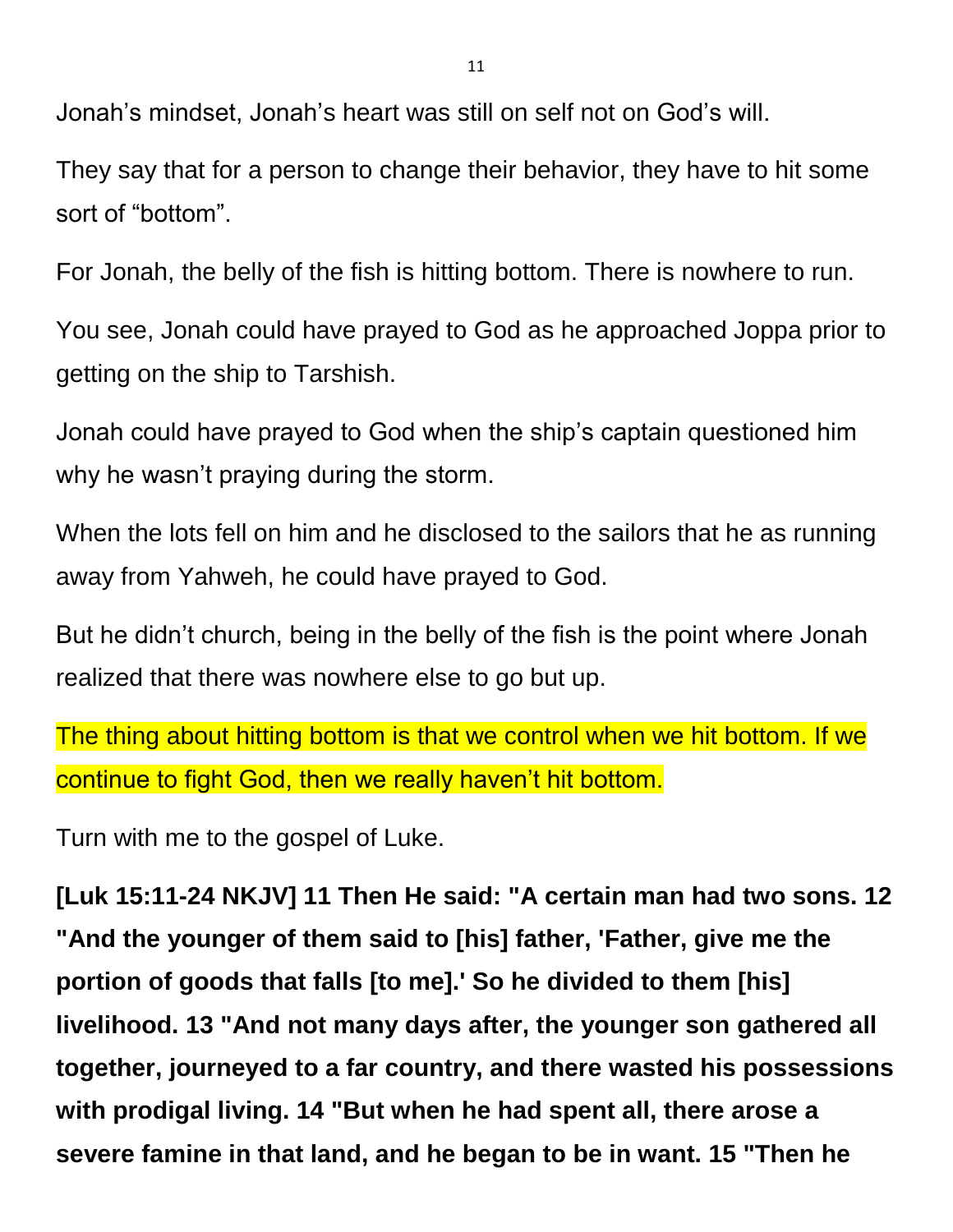**went and joined himself to a citizen of that country, and he sent him into his fields to feed swine. 16 "And he would gladly have filled his stomach with the pods that the swine ate, and no one gave him [anything]. 17 "But when he came to himself, he said, 'How many of my father's hired servants have bread enough and to spare, and I perish with hunger! 18 'I will arise and go to my father, and will say to him, "Father, I have sinned against heaven and before you, 19 "and I am no longer worthy to be called your son. Make me like one of your hired servants." ' 20 "And he arose and came to his father. But when he was still a great way off, his father saw him and had compassion, and ran and fell on his neck and kissed him. 21 "And the son said to him, 'Father, I have sinned against heaven and in your sight, and am no longer worthy to be called your son.' 22 "But the father said to his servants, 'Bring out the best robe and put [it] on him, and put a ring on his hand and sandals on [his] feet. 23 'And bring the fatted calf here and kill [it], and let us eat and be merry; 24 'for this my son was dead and is alive again; he was lost and is found.' And they began to be merry.**

In the parable of the prodigal son, in verse 16, it says that the prodigal son had gotten to the point that he was willing to eat from the same food that pigs were eating.

This is how far he had fallen. He was tending pigs which was an unclean animal. Yet he was contemplating eating from their food.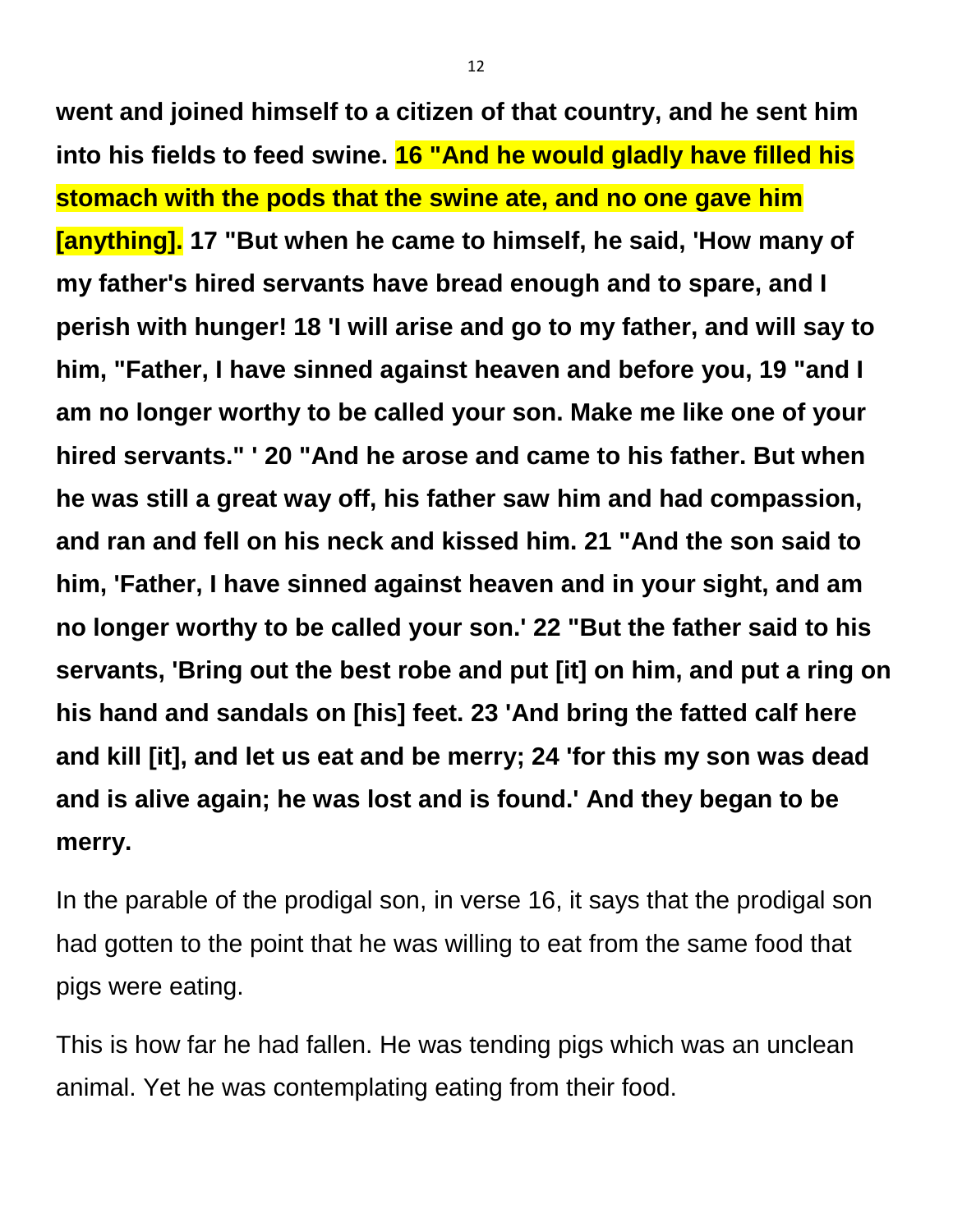Imagine what would have happened if the father found him there and said to him, "hey son here's ten grand" do you think that the prodigal son would have returned to the father when he did?

Probably not, hitting bottom would have probably been delayed. I am pretty sure that the son probably would have squandered those 10k as well.

However, because of the misery that he had to go through, as he hit rock bottom, that misery allowed him to realize his error.

Jonah is the prodigal son of the Old Testament.

Did you notice how the father was happy to see his son return in the parable? He didn't tell his son, "you big dummy, I knew you were going to blow it"

He didn't sit there and lecture him for hours regarding wasting his allowance.

The father of the prodigal welcomed him with open arms.

This is what God is about to do with his prodigal prophet. This is unconditional love.

[Jon 2:2 NKJV] 2 And he said: "I cried out to the LORD because of my affliction, And He answered me. "Out of the belly of Sheol I cried, [And] You heard my voice.

God answered Jonah. God responded to his cries. All Jonah had to do was to cry out to God.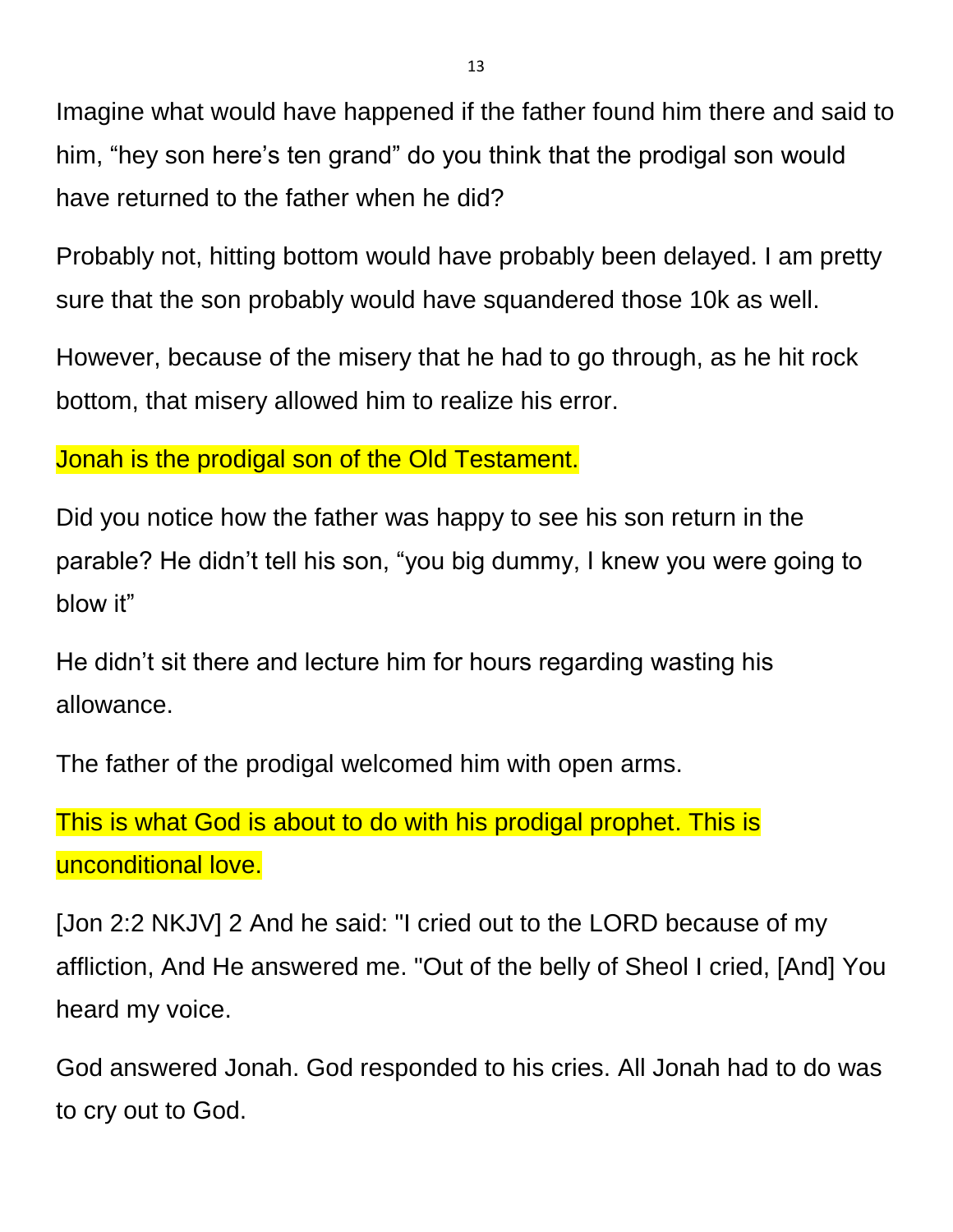God responded because God is faithful.

I love the words of Isaiah in 59

**[Isa 59:1-2 CSB] 1 Indeed, the LORD's arm is not too weak to save, and his ear is not too deaf to hear. 2 But your iniquities are separating you from your God, and your sins have hidden his face from you so that he does not listen.**

We must come before Him with a repentant heart.

Let's continue with Jonah prayer -

[Jon 2:3-4 CSB] 3 You threw me into the depths, into the heart of the seas, and the current overcame me. All your breakers and your billows swept over me. 4 But I said, "I have been banished from your sight, yet I will look once more toward your holy temple.

Notice how Jonah in his prayer is acknowledging that God was behind everything that had happened to him. The sailors were the ones that physically threw Jonah overboard.

But Jonah realizes God's sovereignty. God was in control the entire time. He is aware that God is in the process of chastening him because of his disobedience.

Now, there will be some that say, "Why couldn't God simply get someone else to go to Nineveh?" It's obvious Jonah didn't want to do it.

The fact that God chastened His servant is proof that Jonah was truly a child of God, for God disciplines only His own children.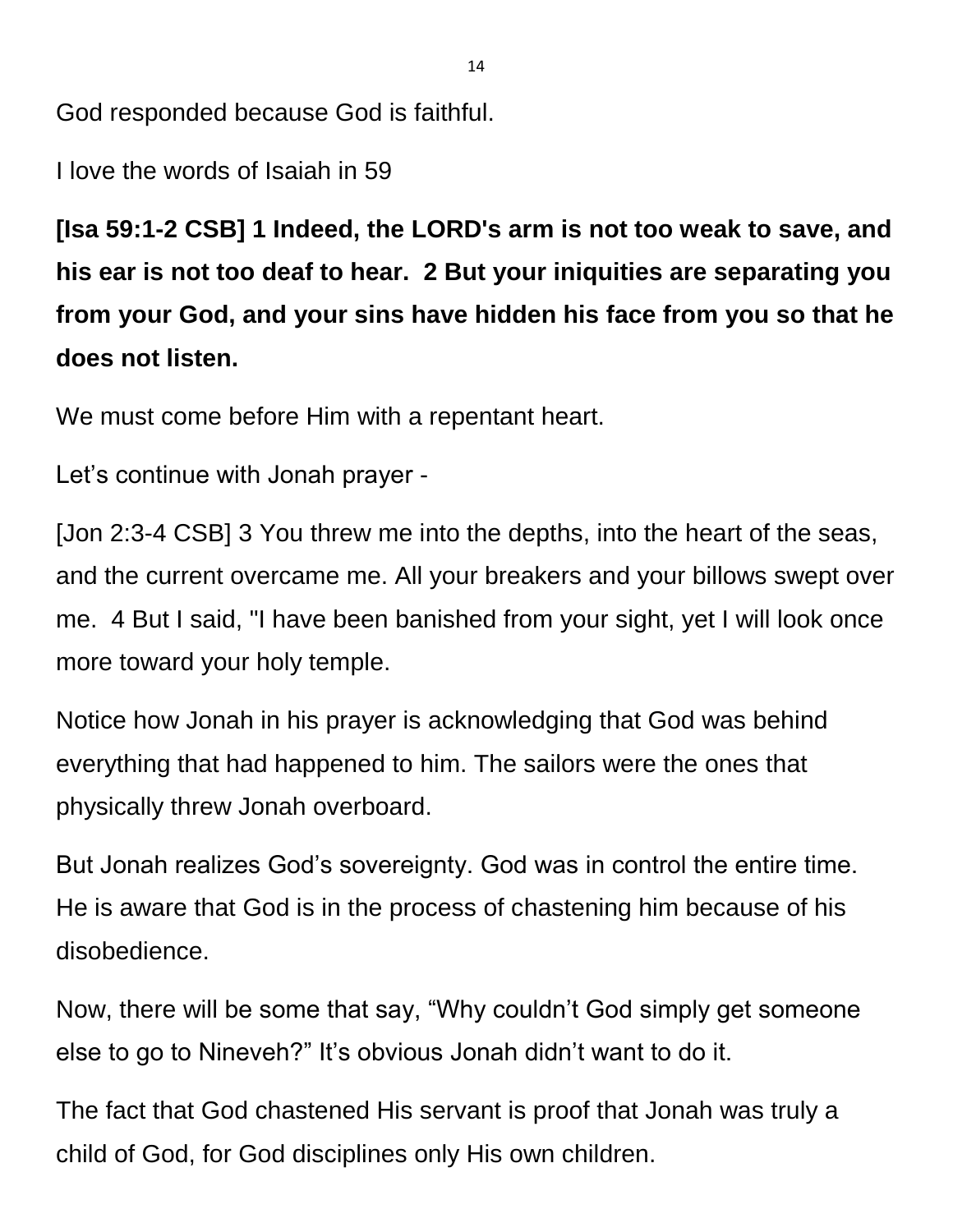**[Heb 12:3-11 CSB] 3 For consider him who endured such hostility from sinners against himself, so that you won't grow weary and give up. 4 In struggling against sin, you have not yet resisted to the point of shedding your blood. 5 And you have forgotten the exhortation that addresses you as sons: My son, do not take the Lord's discipline lightly or lose heart when you are reproved by him, 6 for the Lord disciplines the one he loves and punishes every son he receives. 7 Endure suffering as discipline: God is dealing with you as sons. For what son is there that a father does not discipline? 8 But if you are without discipline ;which all receive ;then you are illegitimate children and not sons. 9 Furthermore, we had human fathers discipline us, and we respected them. Shouldn't we submit even more to the Father of spirits and live? 10 For they disciplined us for a short time based on what seemed good to them, but he does it for our benefit, so that we can share his holiness. 11 No discipline seems enjoyable at the time, but painful. Later on, however, it yields the peaceful fruit of righteousness to those who have been trained by it.**

I discipline my children because I love them. If I see that they are going the wrong way, I will do everything I can to correct them. This is why Jonah is going through this chastening.

And Jonah accepts the discipline from the Lord because he knows he was wrong.

Inverses 5 and 6 Jonah is describing the conditions not only in the whale but also the condition of his spiritual life as well.

15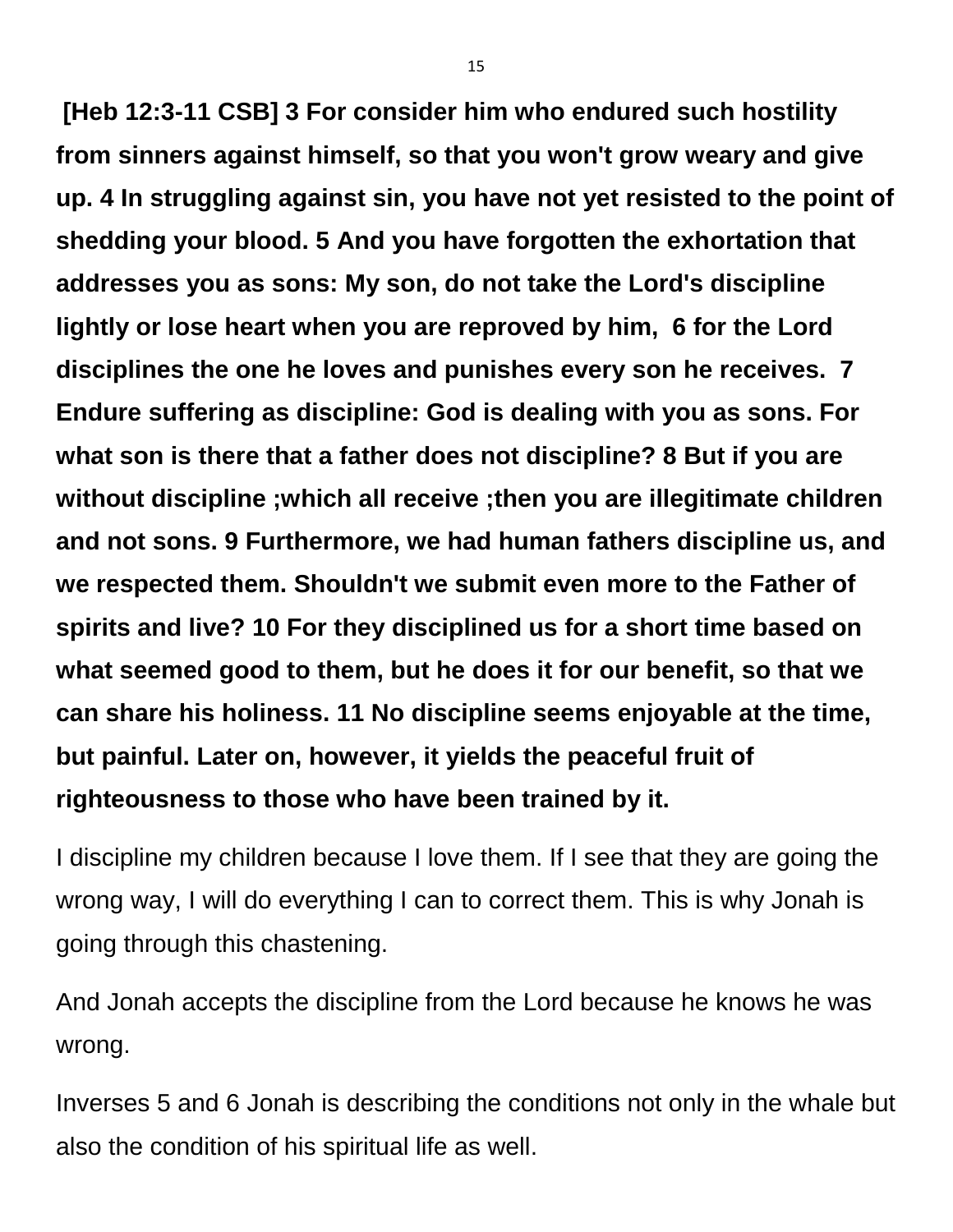The waters are surrounding him – you get a sense that he was at a point of desperation.

The deep closed around me and the seaweed wrapping around his head continue to give us a glimpse of what he was going through.

Can you imagine the smell in there? The humidity? The darkness not knowing where you were.

Even though his life is passing before his eyes. Jonah knew that there was still hope.

Church, God's promise of grace remains even though we plunge ourselves in the folly of sin. Jonah had deserted God, but the fact that Jonah had not drowned proved that God had not deserted him.

[Jon 2:6-7 CSB] 6 "I sank to the foundations of the mountains, the earth's gates shut behind me forever! Then you raised my life from the Pit, LORD my God! 7 "As my life was fading away, I remembered the LORD, and my prayer came to you, to your holy temple.

As Jonah was heading deeper and deeper he remembered God's promise. And this is what saved him.

Jonah knew God's word and he remembered the favor that King Solomon asked from the Lord at the dedication of the temple.

**[1Ki 8:38-40 NKJV] 38 "whatever prayer, whatever supplication is made by anyone, [or] by all Your people Israel, when each one knows the plague of his own heart, and spreads out his hands toward this**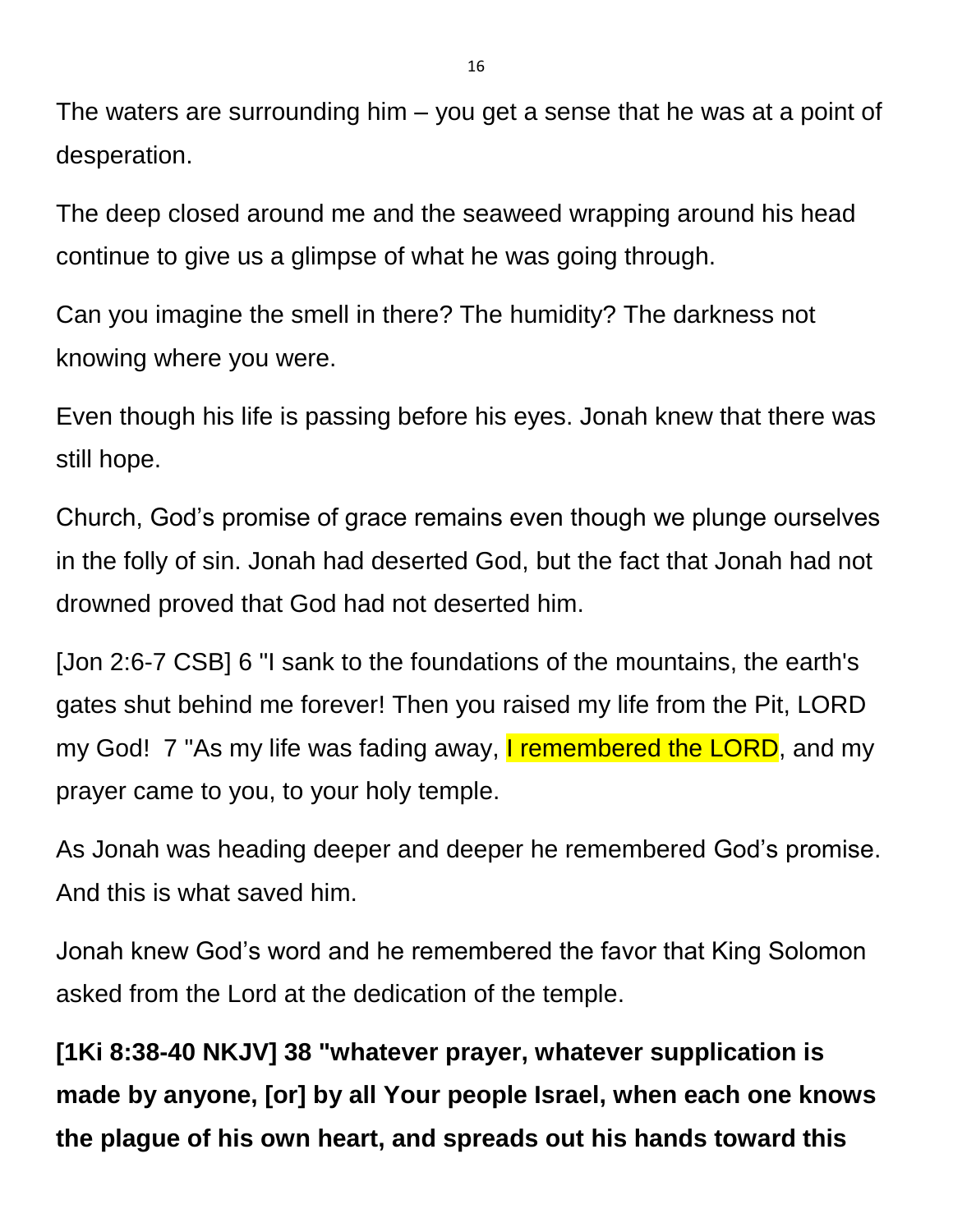**temple: 39 "then hear in heaven Your dwelling place, and forgive, and act, and give to everyone according to all his ways, whose heart You know (for You alone know the hearts of all the sons of men), 40 "that they may fear You all the days that they live in the land which You gave to our fathers.**

In verse 8

[Jon 2:8 NKJV] 8 "Those who regard worthless idols Forsake their own Mercy.

In chapter 1, we read about the sailors praying to their gods. I don't think that this verse is in reference to the sailors.

Jonah is speaking of himself here. He is the one who was regarding worthless idols in his disobedience.

- 1. I can shut God out of my life.
- 2. I can run from the call of God.
- 3. I can forget God.
- 4. I don't need God.

Remember, idol worship can be anything that you place ahead of God. Jonah was placing his will above God's will.

He was placing Israel's wellbeing ahead of God's will as well.

When we get to chapter four in a few weeks, we will learn that he is also placing his own reputation as a prophet ahead of God.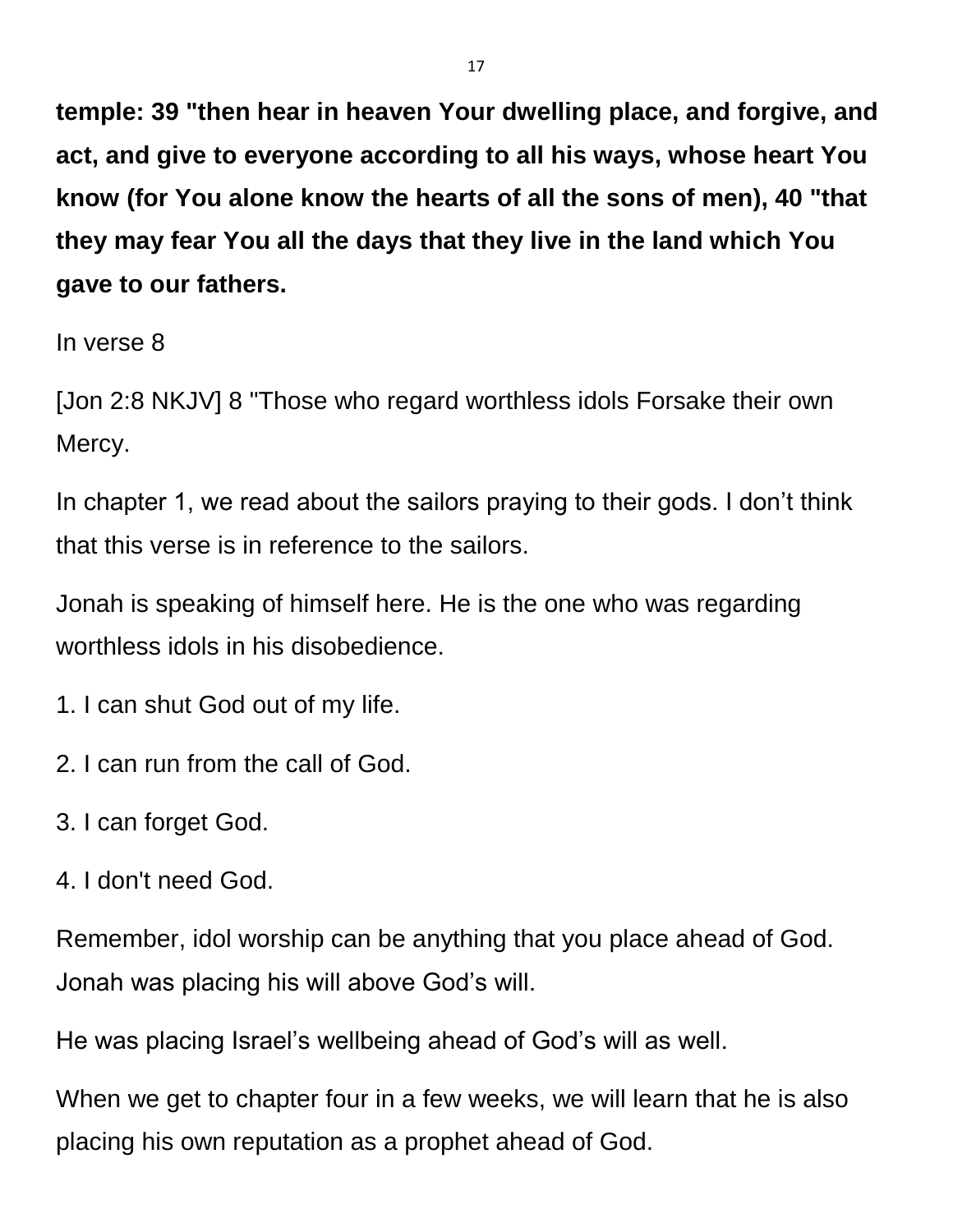Jonah closes his prayer with a promise. I will be obedient and go to Nineveh. I will abide by God's will. You win God.

We find the words Salvation is of the Lord in Psalm 3:8 and in Psalm 37:39. This is the central theme in all the scriptures. There is only one whom can save and that is the Lord Jesus Christ.

Jonah's salvation from the fish will come from the Lord

But there's more.

Nineveh's salvation from destruction in chapter three will also come from the Lord.

Our own salvation from eternal punishment will also come from the Lord.

The chapter ends with God speaking to the fish that He had appointed to sallow Jonah to vomit him out unto dry land. Once again, demonstrating His sovereignty.

### In closing,

One of the things I believe that we learn from this chapter two is that if we are currently running from God, now is the best time to stop and to repent. It's only going to get worse.

I also believe that we need to know how to deal with prodigals. Many of us have children who are prodigals or grandchildren who have walked away from the Lord.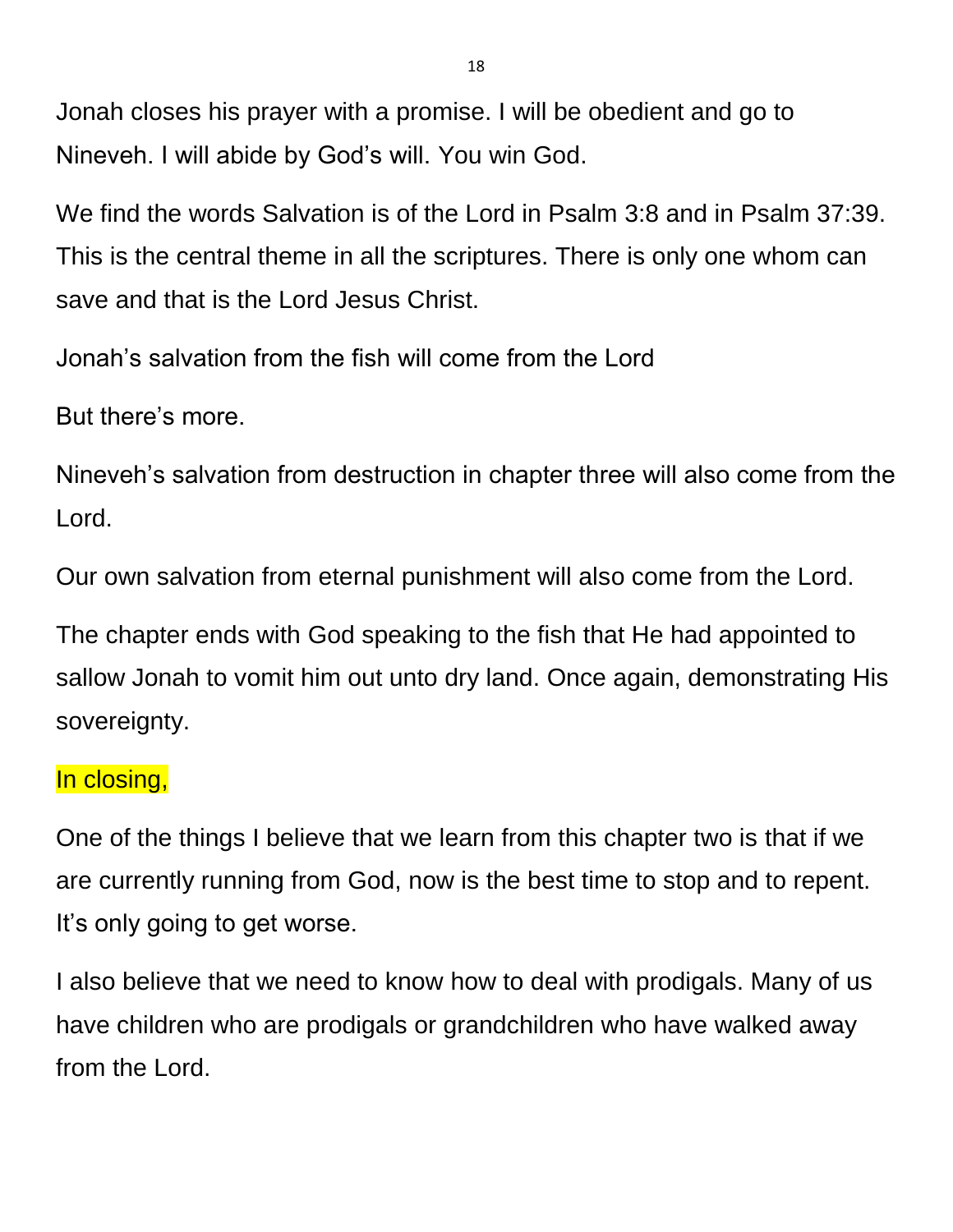Just like God didn't give up on Jonah, I believe that we should never give up on them. And if by God's grace they come back, I believe that we should take the examples learned today and welcome them with open arms.

One of the hardest prayers to pray for is to pray for a prodigal and ask God to do whatever it takes so that they can return.

This is a prayer that I prayed for my father for many years as he was addicted to alcohol. This past December, he ended up in the hospital with all these health issues related to his addiction. The first night in ICU, I stood there next to his bed and thought to myself. Is this whatever it takes?

By the grace of God, he pulled through and for the first time in his life, he admitted that he had a drinking problem. He had hit rock bottom.

Continue to pray for the prodigals. God hasn't given up on them and neither should we.

Amen…

## Let's pray...

Today I want to give an opportunity to anyone here that has not accepted Jesus Christ as their Lord and Savior –

We just read that salvation is form the Lord and through no one else.

Admit that you are a sinner,

Believe that Jesus Christ died for you

Accept Him as your Lord and Savior